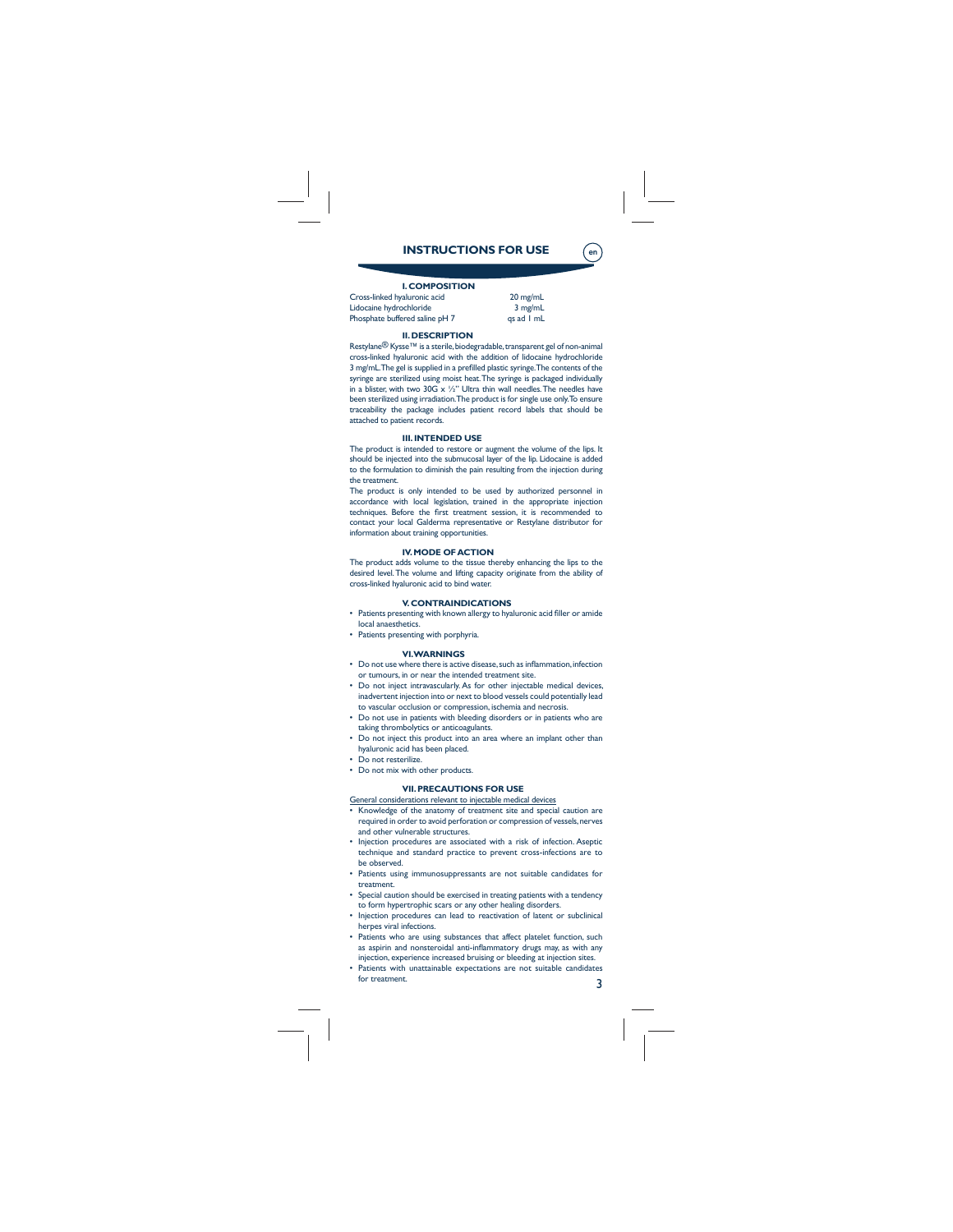• Do not use the product if the package is damaged. • Do not use the product if the contents of the syringe are cloudy.

#### Specific considerations relevant to the use of this product

- Considerations should be given to the total dose of lidocaine administered if dental block or topical administration of lidocaine is used concurrently. High doses of lidocaine (more than 400 mg) can cause acute toxic reactions manifesting as symptoms affecting the central nervous system and cardiac conduction.
- Lidocaine should be used with caution in patients receiving other local anaesthetics or agents structurally related to amide-type local anaesthetics e.g., certain anti-arrhythmics, since the systemic toxic effects can be additive.
- Lidocaine should be used cautiously in patients with epilepsy, impaired cardiac conduction, severely impaired hepatic function or severe renal dysfunction.
- If the product is injected too superficially this may result in visible lumps and/or bluish discoloration.
- The patient must avoid exposing the treated area to heat (sun bathing, sauna, steam baths, etc.) or extreme cold until any signs of local inflammation have disappeared.<br>• If laser treatment, chemical peeling or any other procedure based on
- active dermal response is performed after treatment with this product<br>there is a theoretical risk of eliciting an inflammatory reaction at the implant site. This also applies if the product is administered before the skin has healed completely after such a procedure.
- At each treatment session a maximum dosage of 1.5 mL per treatment site is recommended.
- This product has not been tested in pregnant or breastfeeding women. • Do not use in children.

#### **VIII. ADVERSE EVENTS**

Patients must be informed of the potential risks and adverse events related to the injection procedure and to the use of this product.

The following post marketing adverse events have been reported (nonexhaustive list): angioedema, atrophy/scaring, blisters, bruising, erythema, hypersensitivity, infection, mass, neurological symptoms such as paraesthesia, pain/tenderness, papules/nodules, pruritus, reactivation of herpes infection,

short duration of effect, and swelling. Other potential adverse events, that have been reported following treatment of lips with hyaluronic acid gels in general and may occur when using the product include the following: abscess, acne, capillary disorders such as telangiectasia, dermatitis, device dislocation, discoloration, granuloma, induration, inflammation, and ischemia/necrosis.

Injection related adverse events such as bruising, erythema, itching, swelling, pain and tenderness generally resolve spontaneously within one week after injection.

Vascular compromise may occur due to an inadvertent intravascular injection or as a result of vascular compression associated with implantation of any injectable product. This may manifest as ischemia or necrosis at the implant site or in the area supplied by the blood vessels affected; or rarely as ischemic events in other organs due to embolisation.

Symptoms of inflammation at the implant site commencing either shortly after injection or after a delay of up to several weeks have been reported. In case of unexplained inflammatory reactions infections should be excluded and treated if necessary since inadequately treated infections may progress into complications such as abscess formation. Treatment using only oral corticosteroids without concurrent antibiotic treatment is not recommended. In case of persistent or recurrent inflammatory symptoms consider removal of the product by aspiration/drainage, extrusion or<br>enzymatic degradation (use ofhyaluronidase has been described inscientific publications). Before any removal procedure is performed, the swelling may be reduced by using e.g. NSAID for 2-7 days or a short course of corticosteroids for less than 7 days, in order to more easily palpate any remaining product.

For patients who have experienced medically important adverse events, a decision for retreatment should take into consideration the cause and severity of previous reactions.

For reporting adverse events contact your local Galderma representative or distributor for this product.